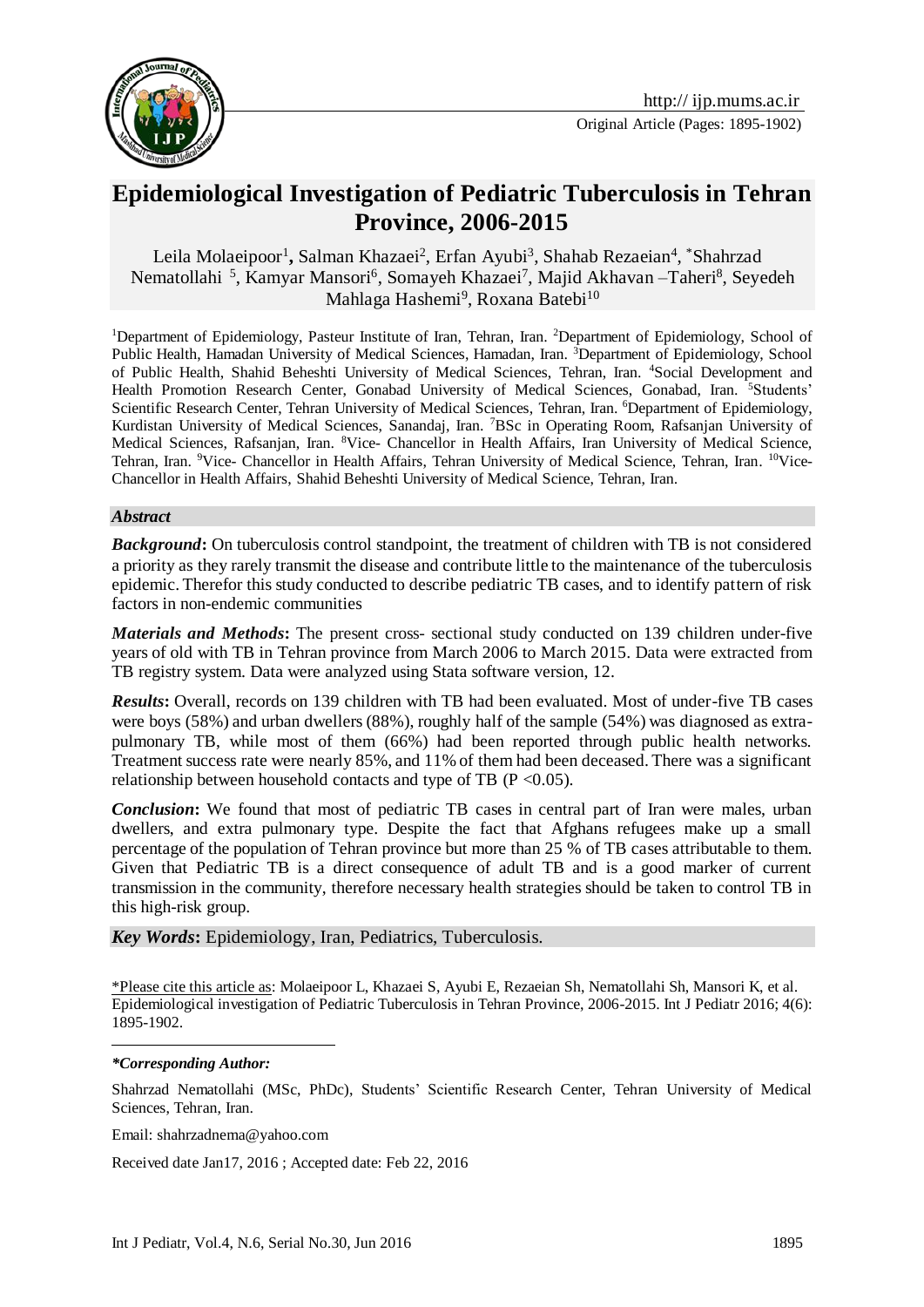# **1- INTRODUCTION**

 Tuberculosis (TB) is a public health problem and leading causes of death with an annual incidence rate of about 8.6 million cases and an estimated 1.3 million people die every year with 130,000 deaths of them attributed to children [\(1\)](#page-6-0). The burden of TB is the highest rate in Asia and Africa [\(2\)](#page-6-1). Iran has the most Afghan refugees due to the neighboring with this country, according to the 2012 census, number of 463,190 Afghan citizen are residing in Tehran, and according to the World Health Organization in 2014, the incidence of TB in Afghanistan was 340 (178-555) cases per hundred thousand inhabitants; while this estimation in Iran is mean are 33 (17-55) cases per hundred thousand population [\(3\)](#page-6-2). Therefore Afghan Immigrants and refugees are considered among the groups at high risk of TB in our country. The World Health Organization (WHO) considered directly observed treatment short-course (DOTS), with firstline drugs (isoniazid, rifampicin, pyrazinamide, and streptomycin or ethambutol or both) under direct observation for treatment of TB, and has now been adopted by 119 countries worldwide including Iran [\(4\)](#page-6-3).

Death from TB in children has a strong correlation with socio-economic, underlying nutritional and immunosuppression status. In addition, TB has been reported to be the one of the most common cause of death in HIV-infected children as well [\(5\)](#page-6-4). Although ending the TB epidemic by 2030 is among the health targets of the newly adopted Sustainable Development Goals (SDG), but evidence show that TB remains one of the world's biggest threats [\(6\)](#page-6-5). Pediatric TB is a direct consequence of adult TB and is a good marker of current transmission in the community. Although advances have been made in diagnostics and new drugs for treatment of TB in adults, development in children has lagged behind [\(7,](#page-6-6) 8).

Children under 15 years of old consisted of only 6% of all TB cases, but this ratio ranges from less than 5% in industrialized countries and up to 40% in some developing countries [\(9\)](#page-6-7). Most pediatric TB cases in industrialized countries are detected through contact tracing and usually have good outcomes. This is in contrast to the case in low- and middleincome countries, where these cases are closely associated with poverty, overcrowding, and malnutrition, with consequently lower treatment success rates [\(10\)](#page-6-8). Early ages and some infections, particularly HIV, are considered as the most important risk factors for severe or disseminated disease. Pulmonary parenchymal disease is the most common clinical manifestations of pediatric TB, accounting for 60%–80% of all cases [\(11\)](#page-6-9).

On tuberculosis control standpoint, the treatment of children with TB is not considered a priority as they rarely transmit the disease and contribute little to the maintenance of the tuberculosis epidemic [\(12\)](#page-6-10). Nevertheless pediatric TB contributes greatly in global burden of TB, therefore, more research is required to describe pediatric TB cases, and to identify pattern of risk factors in non-endemic communities. Thus, the aim of the present study was to epidemiologic description of pediatric TB cases in Tehran province, Iran, during 2006-2015.

# **2- MATERIALS AND METHODS**

 This study was a cross sectional conducted on children under-five years of old in Tehran province, Iran, during 2006- 2015 (10 year).

The study sample included 139 children with TB whose information was registered in the TB registry system of health departments of three Medical Universities of Tehran province, namely Tehran University of Medical Sciences (TUMS), Iran University of Medical Sciences (IUMS), and Shahid-Beheshti University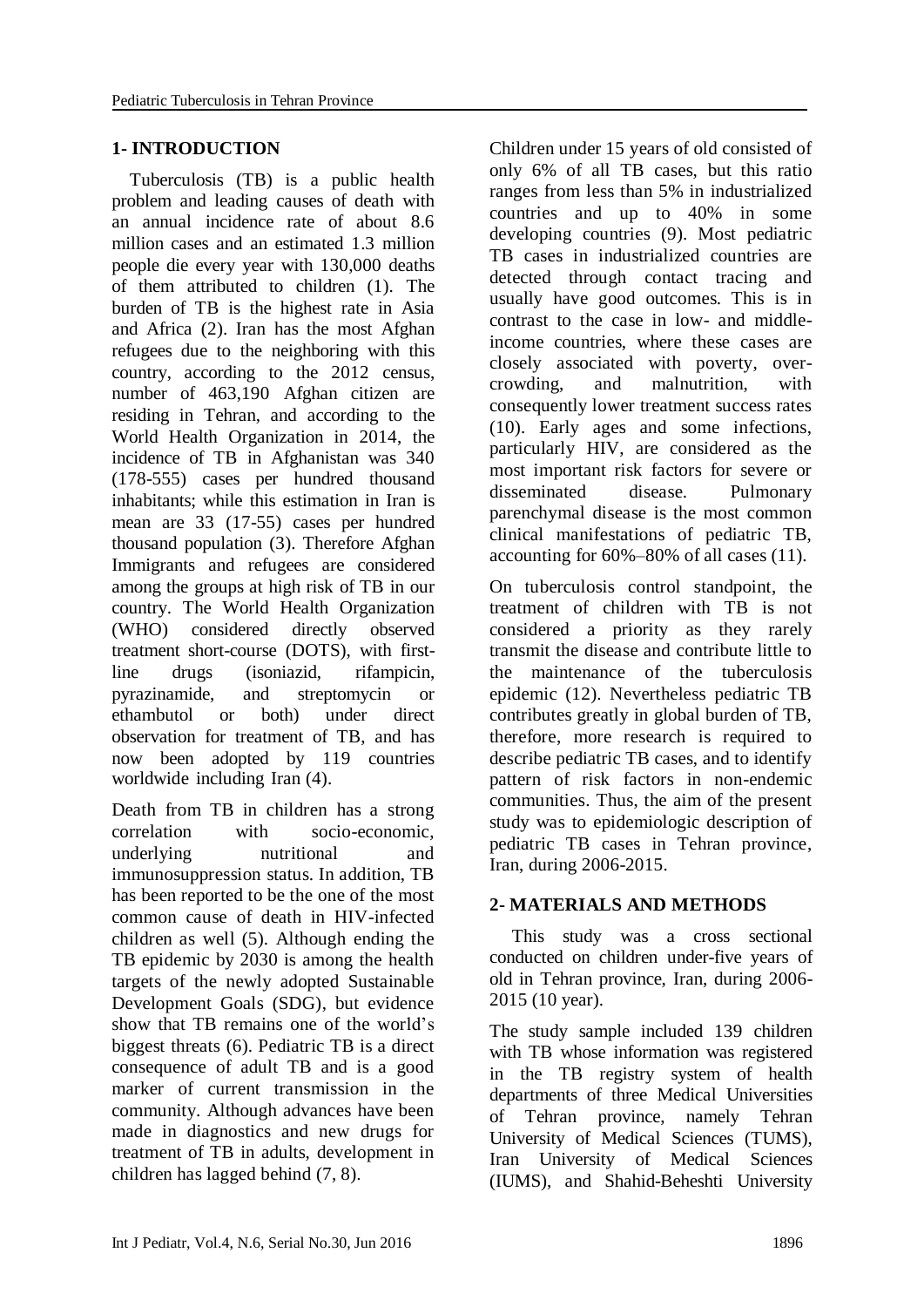of Medical Sciences (SBU). After case finding, for these patients created care and treatment file and for six months (final of treatment) are under follow of physician and health care workers. According to the patient record system, each patient was recorded in a single center and gives a specific code, and if transferred to other centers considered as an imported case.

According to national TB control program guidelines, the following criteria considered for definition of a case with sputum smear-positive are: two positive sputum smears by microscopy, one positive sputum smear and one positive sputum culture, or one positive sputum smear with typical pathology of active TB on chest X-ray [\(13\)](#page-6-11).

Smear-negative TB is a case who has a smear-negative sputum and a *Mycobacterium tuberculosis* positive culture, along with prescription of anti-TB treatments by a clinician; and radiographic abnormalities consistent with active pulmonary TB. Extra pulmonary tuberculosis (EPTB) is a case of TB involving organs other than lungs [\(14\)](#page-6-12).

Retrieved information from TB registry software included: age, gender, residency, reporting source of cases (social security, health networks, private sector etc.), and type of tuberculosis (pulmonary smearnegative, pulmonary smear-positive or extra-pulmonary).

To describe data, descriptive statistics includes maps, tables and charts were used. The geographic distribution of pediatric TB cases was carried out using Geographic Information System (GIS) software. Two-sided Chi-squared statistical test was used to determine relationship between household contacts and type of TB.

The level of statistical significance was considered less than 0.05 (what's mean). Data were analyzed by Stata computer software version 12 (Stata Corp, College Station, TX, USA).

# **3- RESULTS**

 Overall, records on 139 children with TB from mentioned universities during March 2006 to March 2015 had been evaluated. Spatial distribution of cases showed that West parts of the province such as *Savejbelagh* and *Hashtgerd* cities had the lowest number of cases, while Central parts of the province such as *Tehran* city had the highest **(Figure 1)**.

On a quantitative scale, the relative frequency of cases reported from all around the province ranged between 0.7- 17 percent with the highest was for South of *Tehran* city (17%), and the lowest was for *Pishva* and *Ghods* cities (0.7%) **(Table.1).**

Results showed that most of under-five TB cases were boys (58%), urban dwellers (88.5%), and Iranian nationality (75%). Roughly half of the sample (54%) was diagnosed as Extra- pulmonary TB, while most of them (66%) had been reported through public health networks **(Table.2).**

Additionally, in terms of household contact situation, about half of the smearpositive pulmonary cases (56%) had a history of household contact, while this proportion was 28% for smear-negative pulmonary, and 5.6% for extra-pulmonary cases. All of above proportions had shown significant statistical level (P=0.001) **(Table.3).**

Finally, we presented the treatment outcomes of all 139 TB cases in (**Figure.2**). Accordingly, most of cases (67%) had completed TB treatment regimen, while 18% of cases had been cured spontaneously, and 11% of them had been deceased.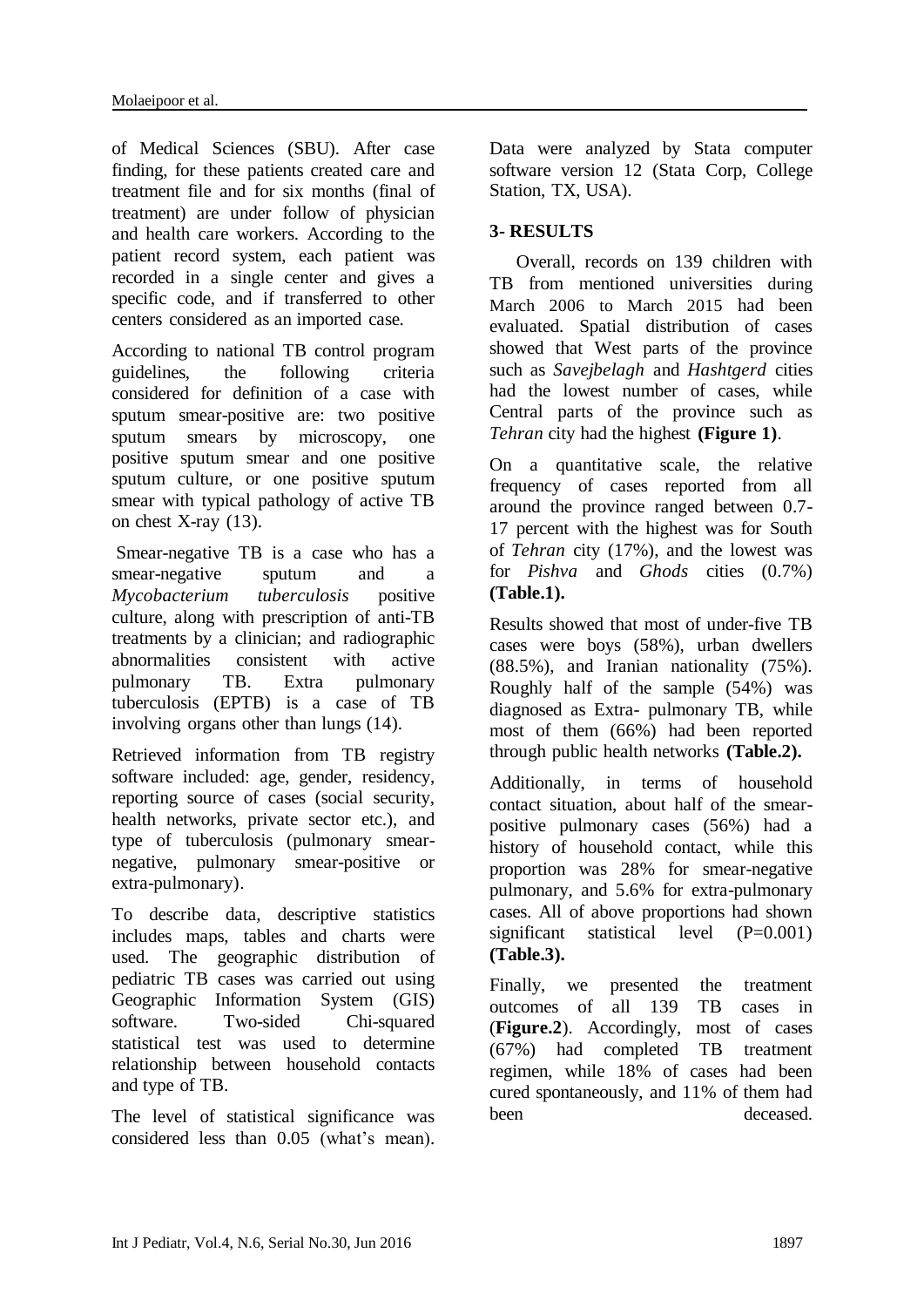

**Fig.1**: The Spatial distribution of children (≤5 years) TB patients according to counties in Tehran province

| County      |           | Number         | Percentage |  |
|-------------|-----------|----------------|------------|--|
|             | South     | 24             | 17.2       |  |
|             | West      | 15             | 10.7       |  |
| Tehran city | Northwest | 6              | 4.3        |  |
|             | North     | 10             | 7.1        |  |
|             | East      | 13             | 9.3        |  |
| Rey         |           | 12             | 8.6        |  |
| Slamshahr   |           | 18             | 12.9       |  |
| Baharestan  |           | 5              | 3.6        |  |
| Shahryar    |           | 8              | 5.7        |  |
| Malard      |           | $\overline{2}$ | 1.4        |  |
| Ghods       |           | 1<br>1         | 0.7        |  |
| Damavand    |           | 6              | 4.3        |  |
| Shemiranat  |           | 6              | 4.3        |  |
| Pakdasht    |           | $\overline{4}$ | 2.8        |  |
| Pishva      |           | 1              | 0.72       |  |
| Varamin     |           | 8              | 5.7        |  |
| Total       |           | 139            | 100        |  |

 **Table 1**: Distribution of pediatric tuberculosis cases in Tehran Province, 2015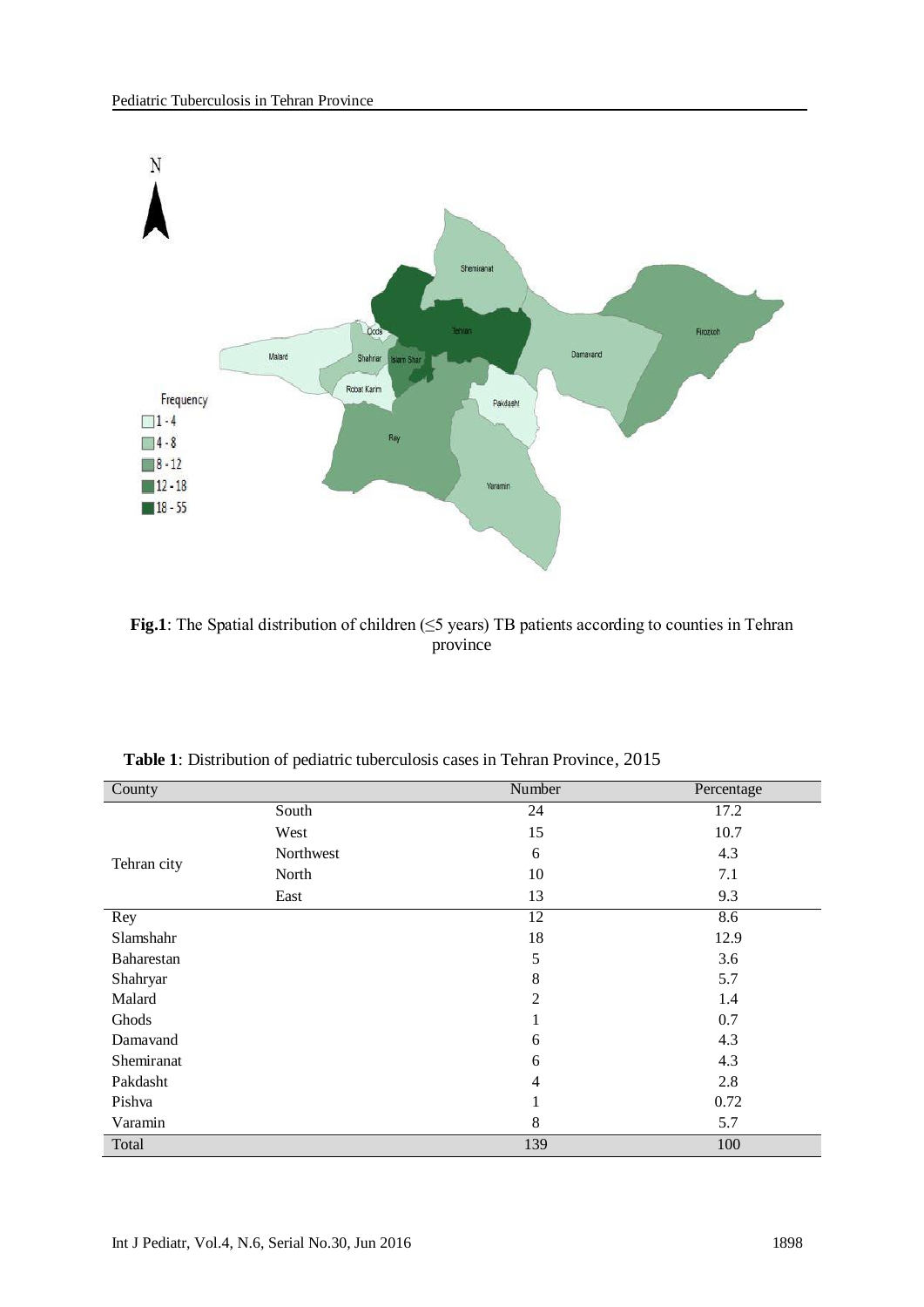| Variables          |                       | Frequency | Percentage |
|--------------------|-----------------------|-----------|------------|
| Gender             | Male                  | 81        | 58.3       |
|                    | Female                | 58        | 41.7       |
| Place of Residence | Urban                 | 123       | 88.5       |
|                    | Rural                 | 16        | 11.5       |
| Nationality        | Iranian               | 104       | 74.8       |
|                    | Afghan                | 35        | 25.2       |
| Type of disease    | Smear-Positive        | 36        | 25.9       |
|                    | Smear-Negative        | 32        | 23         |
|                    | Extra-Pulmonary       | 71        | 51.1       |
| Source of report   | Social Security       | 5         | 3.6        |
|                    | <b>Health Network</b> | 92        | 66.2       |
|                    | Private Sector        | 13        | 9.4        |
|                    | Others                | 29        | 20.9       |

**Table 2:** Demographic and clinical characteristics of children under-five with TB in Tehran province

 **Table 3**: History household contacts among pediatric TB patients in Tehran province

| TB Type         | History household contacts |          |           | P-value                  |
|-----------------|----------------------------|----------|-----------|--------------------------|
|                 | Yes                        | No       | Un known  |                          |
| Pulmonary SP    | 18(56.3)                   | 10(31.2) | 4(12.5)   |                          |
| Pulmonary SN    | 10(27.8)                   | 8(22.2)  | 18(50)    | 0.001                    |
| Extra Pulmonary | 4(5.6)                     | 46(64.8) | 21(29.6)  |                          |
| Total           | 32(23)                     | 64 (46)  | 43 (30.9) | $\overline{\phantom{0}}$ |



**Fig.2**: Treatment outcomes in pediatric TB patients in Tehran province

#### **4- DISCUSSION**

 Among 139 pediatric TB cases in Tehran province during 2006-2015, we found that most of the cases had been reported from South and Central parts of the province. This finding is consistent with previous reports revealing that TB mostly happens in overcrowded and poor societies [\(15,](#page-6-13) [16\)](#page-6-14). Moreover, we found that more than half of the cases were extrapulmonary cases. This result is partially consistent with the results of studies performed in southwest of Iran [\(17\)](#page-7-0); and also is similar to previous studies from less developed countries; with results ranged from 40% to 47% [\(18,](#page-7-1) [19\)](#page-7-2). It seems that the high amount of EPTB in our children may be caused by over diagnosis, or low detection of PTB.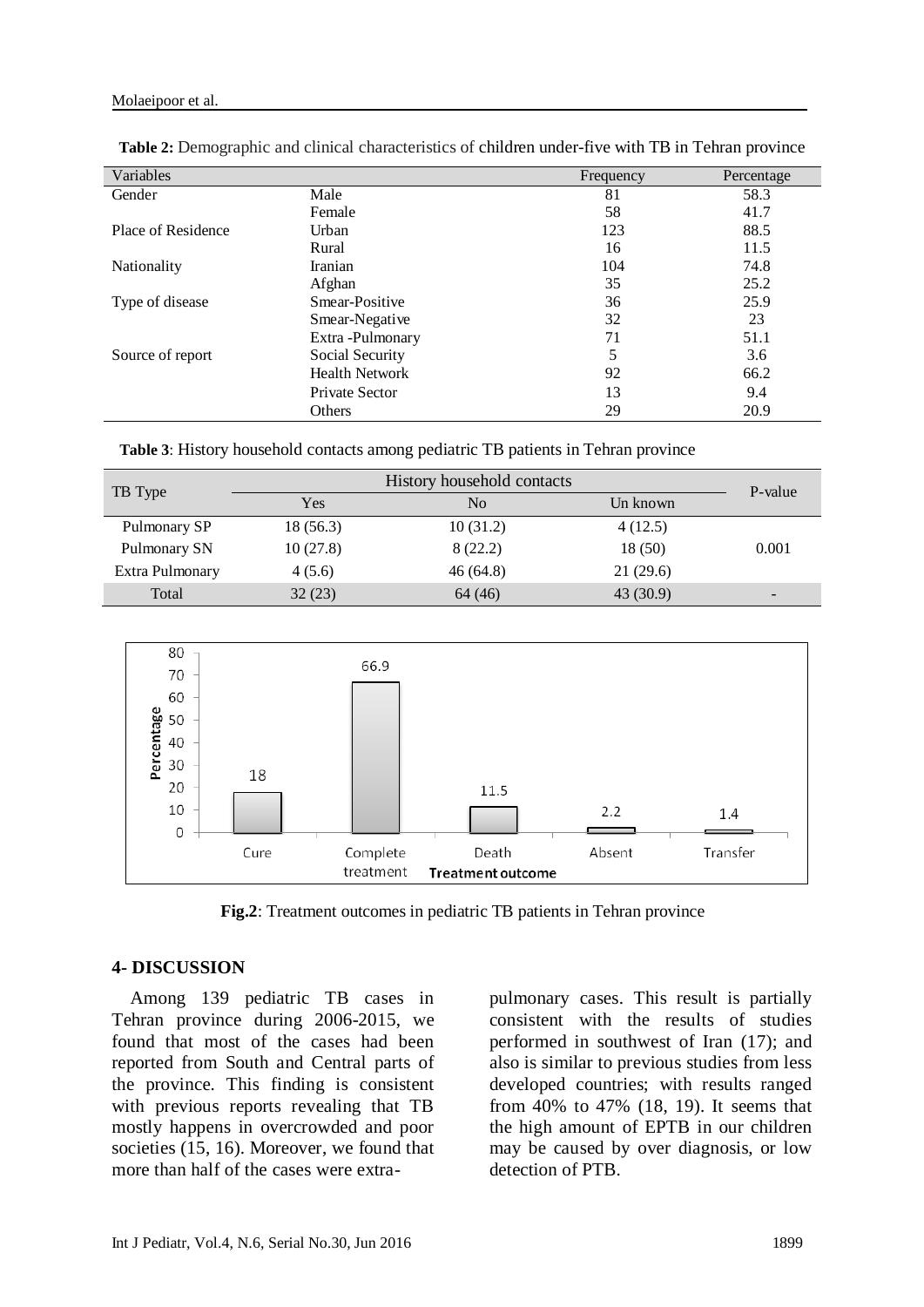Treatment and recommended standard anti-TB regimens for children are similar to those for adults [\(20\)](#page-7-3). Treatment for most forms of pulmonary and extra-pulmonary TB consists of a 6-month short-course chemotherapy regimen with 4 drugs (Isoniazid [INH], Riphampsin (RMP), Ethambutol [EMB], and Pyrazinamide [PZA]) in the initial intensive phase, followed by 2 drugs (INH and RMP) in the continuation phase [\(20\)](#page-7-3). We found that most of the children (85%) have completed their treatment regimen or cured, which means that routine treatment for TB still works satisfactory in our study population [\(21\)](#page-7-4). The rate of TB treatment responders among children in our study was lower than the rate of similar study in southeast of Iran [\(17\)](#page-7-0). This subject may be due to high number of afghan patients with low compliance in our study compared to the southern provinces with the small numbers of Afghan refugee.

In this study about 25% of cases attributed to Afghan refugees, in this regard, a study has been conducted to examine the situation of TB in the non-US citizens, showed that the highest incidence of TB happened in this population over a period of time less than a year after the immigration to America [\(22\)](#page-7-5). This research shows the importance of timely identifying of latent infections in immigrant cases that migrate in the areas with high prevalence of TB to the country.

Current WHO guidelines advise that children under-five who are in close contact with a sputum smear–positive patient should be actively traced and screened for TB, and provided preventive chemotherapy. Although this is good policy, implementation is tangled with challenges, some of them including difficulty with diagnosis of latent TB in a highly BCG-vaccinated population, ruling out incipient active disease, and the lack of procedures for documentation and followup of contact screening and

chemoprophylaxis in national programs. Because the majority of transmission in young children occurs in the household and they are also the group at highest risk of progression to disease after primary infection, this activity should be given higher priority in national infection-control programs. Moreover, active tracing and screening of household contacts at high risk would allow children with disease to receive a diagnosis earlier, thus reducing complications [\(23\)](#page-7-6).

# **4-1. Limitations of the study**

 Our study had some limitations. We used a registry based data for analysis. Accordingly, we could not directly investigate the information of some variables such as HIV status, HIV risk factors and socio – economic status of TB patients.

# **5- CONCLUSION**

 In conclusion we found that most of pediatric TB cases in Tehran province were males, urban dwellers, and extrapulmonary type. Most of the cases had been under routine treatment regimen successfully and completely. We recommend more accurate contact tracing activities for case detection in high-risk households of TB index cases. Despite the fact that Afghans refugees make up a small percentage of the population of Tehran province but more than 25 % of TB cases attributable to them. So the, immigration control for the presence of latent infections and active form of TB and also regular and consistent follow-up program to treating these individuals is very important issues that should be paid special attention to prevent the spread of TB in the country. Given that Pediatric TB is a direct consequence of adult TB and is a good marker of current transmission in the community, therefore necessary health strategies should be taken to control TB in this high-risk group.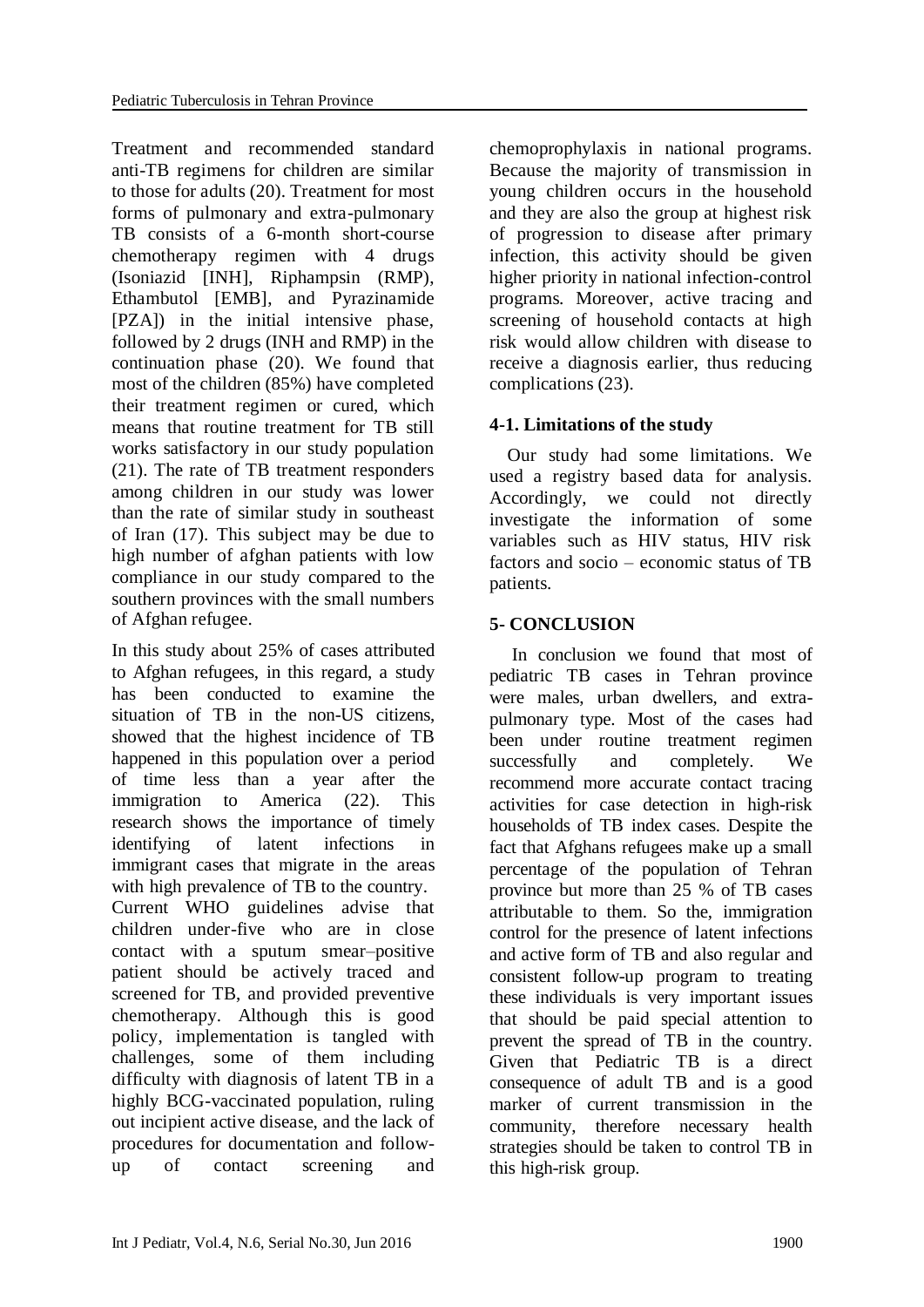Also our findings suggest an early case detection and treatment program to optimize the likelihood of reducing burden of the disease ate the level of individual, family and community especially for smear positive TB patients with the 56.3% history of household contact.

# **6- CONFLICT OF INTEREST:** None.

# **7- ACKNOWLEDGMENT**

 The authors wish to thank the head and personnel of three Medical Universities of Tehran province, namely Tehran University of Medical Sciences (TUMS), Iran University of Medical Sciences (IUMS), and Shahid-Beheshti University of Medical Sciences (SBU).

### **8- REFERENCES**

<span id="page-6-0"></span>1. World Health Organization. Global tuberculosis control 2008. Surveillance, planning, financing. Geneva: WHO; 2008; Available at: http://apps.who.int/bookorders/anglais/detart1. jsp?codlan=1&codcol=15&codcch=3659.

<span id="page-6-1"></span>2. Alavi SM, Bakhtyarinia P, Hematnia F, Albagi A. Clinical and Radiographic Manifestations and Treatment Outcome of Pulmonary Tuberculosis in the Elderly in Khuzestan, Southwest Iran. Tanaffos. 2014;13(4):14-9.

<span id="page-6-2"></span>3. World Health Organization. Global tuberculosis report 2014. Geneva2014; Available at: http://www.who.int/tb/publications/global\_rep ort/gtbr14\_executive\_summary.pdf.

<span id="page-6-3"></span>4. World Health Organization, Communicable Diseases Programme. Global Tuberculosis Control. Geneva, Switzerland: World Health Organization; 2000. Publication WHO/CDS/TB/2000.275.

<span id="page-6-4"></span>5. Marais B, Graham S, Cotton M, Beyers N. Diagnostic and management challenges for childhood tuberculosis in the era of HIV. Journal of Infectious Diseases. 2007;196(Supplement 1):S76-S85.

<span id="page-6-5"></span>6. Taghizade Moghaddam H, Emami Moghadam Z, Khademi G, Bahreini A, Saeidi M. Tuberculosis: Past, Present and Future.<br>International Journal of Pediatrics. **International** 2016;4(1):1243-54.

<span id="page-6-6"></span>7. Sandgren A, Cuevas LE, Dara M, Gie RP, Grzemska M, Hawkridge A, et al. Childhood tuberculosis: progress requires an advocacy strategy now. European Respiratory Journal. 2012;40(2):294-7.

8. Noorbakhsh S, Mousavi J, Barati M, Shamshiri AR, Shekarabi M, Tabatabaei A, Soleimani Gh. Evaluation of an interferongamma release assay in young contacts of active tuberculosis cases. Eastern Mediterranean Health Journal.2011; 9: 714-18.

<span id="page-6-7"></span>9. John T, Vashishtha V, John S. 50 years of tuberculosis control in India: progress, pitfalls and the way forward. Tuberculosis. 2013;14(18):19.

<span id="page-6-8"></span>10. Nelson L, Wells C. Global epidemiology of childhood tuberculosis. Int J Tuberc Lung Dis. 2004;8:636–47.

<span id="page-6-9"></span>11. Marais B, Gie R, Schaaf H, Hesseling A, Obihara C, Starke J, et al. The natural history of childhood intra-thoracic tuberculosis: a critical review of literature from the pre-chemotherapy era [State of the Art]. The International Journal of Tuberculosis and Lung Disease. 2004;8(4):392-402.

<span id="page-6-10"></span>12. Marais BJ, Gie RP, Schaaf HS, Beyers N, Donald PR, Starke JR. Childhood Pulmonary Tuberculosis: Old Wisdom and New Challenges. Am J Respir Crit Care Med. 2006;173:1078–90.

<span id="page-6-11"></span>13. World Health Organization. Treatment of Tuberculosis: Guidelines. Geneva: World Health Organization; 2010.

<span id="page-6-12"></span>14. Ministry of Health and Medical Education. National guide for the care and treatment of HIV / AIDS [Persian]. Tehran: MOHME; 2012.

<span id="page-6-13"></span>15. Alvarez-Hernandez G, Lara-Valencia F, Reyes-Castro P, Rascón-Pacheco R. An analysis of spatial and socio-economic determinants of tuberculosis in Hermosillo, Mexico, 2000–2006. The International Journal of Tuberculosis and Lung Disease. 2010;14(6):708-13.

<span id="page-6-14"></span>16. Couceiro L, Santana P, Nunes C. Pulmonary tuberculosis and risk factors in